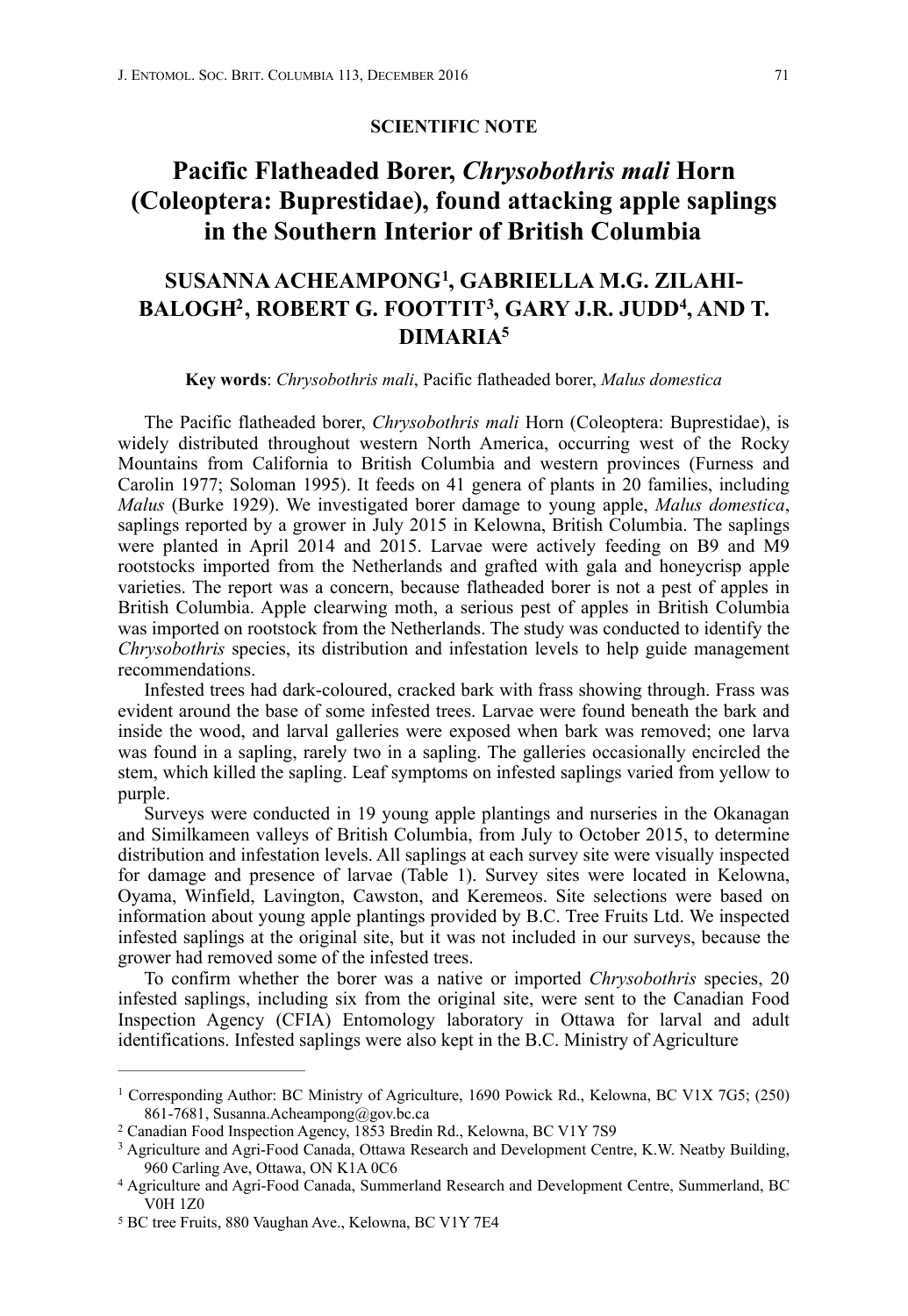Laboratory in Kelowna for rearing out adults. Four larvae were sent to Robert Foottit (AAFC) for DNA barcoding.

Two of four larval specimens were barcode sequenced, producing identical sequences, and matched to *C. mali*. Species identifications were based on sequencing of the DNA barcode region of the mitochondrial gene Cytochrome C oxidase subunit I (COI). DNA was extracted, amplified, and sequenced according to standard DNA b a r code protocols (http://www.barcodeoflife.org/sites/default/files/ Protocols for High Volume DNA Barcode Analysis.pdf), then compared to reference sequences in BOLD (Barcode of Life Data Systems (<http://www.boldsystems.org>), based on specimens in the Canadian National Collection, collected in Alberta, Saskatchewan and California. The match to *C*. *mali* ranged from 99.5 to 98.8 percent, whereas the similarity to 22 other species ranged from 82.0 to 95.0 percent. Sequences were deposited in GenBank, National Center for Biotechnology Information, U.S. National Library of Medicine, Bethesda, MD, USA [\(http://www.ncbi.nlm.nih.gov/genbank/](http://www.ncbi.nlm.nih.gov/genbank/); GenBank Accession No. KX283168).

The CFIA and the B.C. Ministry of Agriculture laboratories reared out adult *C*. *mali*. *Chrysobothris mali* larvae were detected at low infestation levels (0.01 to 0.22%) in 15 of the 19 survey sites (Table 1).

| .                                                             |  |  |  |  |  |  |  |                                                                                     |  |  |
|---------------------------------------------------------------|--|--|--|--|--|--|--|-------------------------------------------------------------------------------------|--|--|
|                                                               |  |  |  |  |  |  |  | Flatheaded borer larval infestation levels in young apple orchards/nurseries in the |  |  |
| Okanagan and Similkameen valleys of British Columbia in 2015. |  |  |  |  |  |  |  |                                                                                     |  |  |

| Orchard/Nursery | Number of<br>trees examined | Number of<br>infested trees | Infestation<br>Level (%) |
|-----------------|-----------------------------|-----------------------------|--------------------------|
| A               | 42,000                      | 10                          | 0.02                     |
| B               | 14,000                      | 1                           | 0.01                     |
| С               | 14,000                      | 1                           | 0.01                     |
| D               | 90,000                      | 45                          | 0.05                     |
| Е               | 15,000                      | 33                          | 0.22                     |
| F               | 10,000                      | $\mathbf 0$                 | $\pmb{0}$                |
| G               | 17,500                      | 21                          | 0.12                     |
| H               | 35,000                      | 11                          | 0.03                     |
| I               | 55,000                      | 10                          | 0.02                     |
| J               | 4,000                       | $\mathbf 0$                 | $\pmb{0}$                |
| Κ               | 150,000                     | 147                         | 0.10                     |
| L               | 40,000                      | $\mathbf 0$                 | $\pmb{0}$                |
| M               | 15,000                      | $\overline{4}$              | 0.02                     |
| N               | 245,000                     | 1                           | 0                        |
| O               | 5,000                       | 1                           | 0.02                     |

### **Table 1**